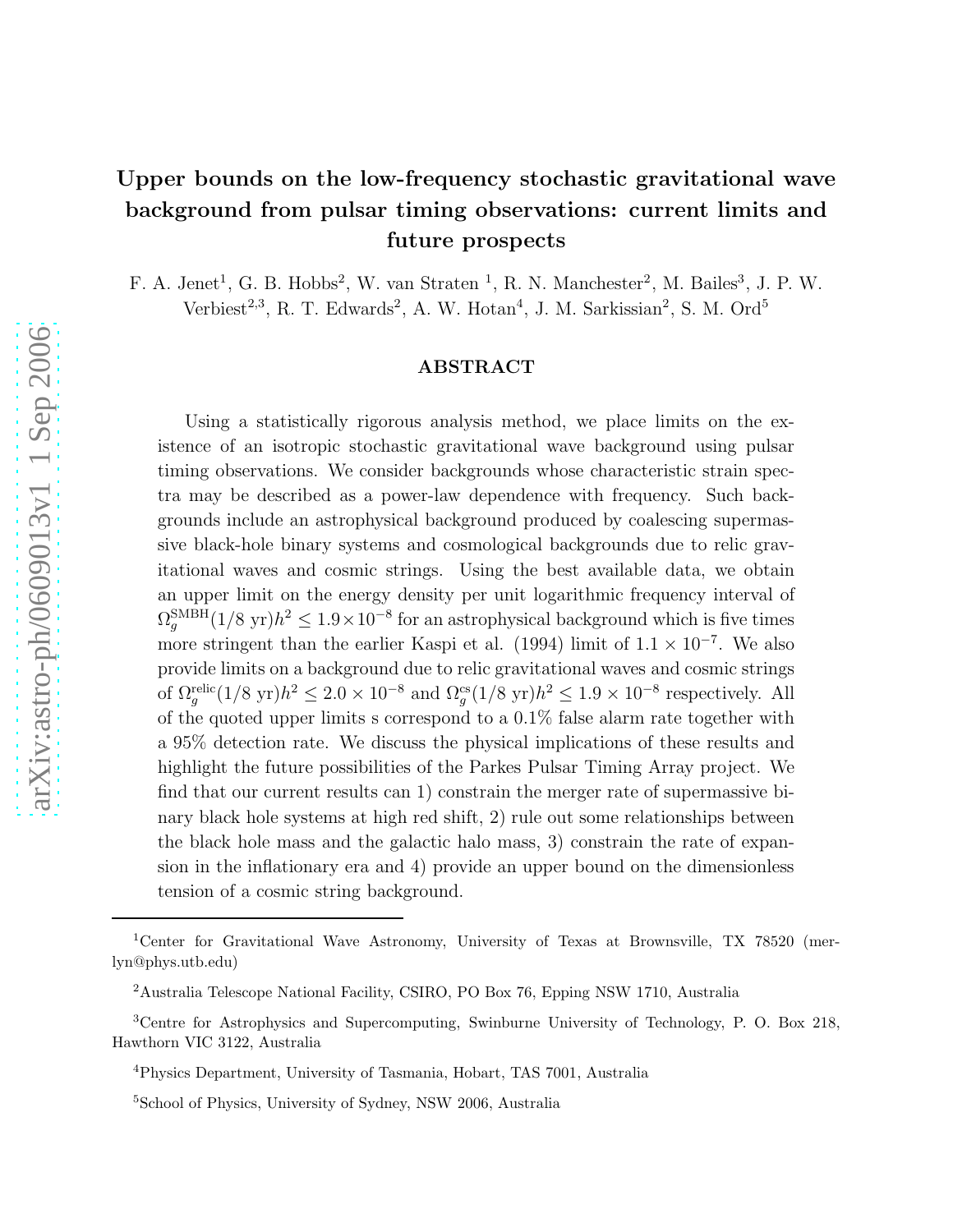Subject headings: pulsars: general — gravitational waves — methods: data analysis — early universe — Galaxies: statistics

## 1. Introduction

Pulsar timing observations (see Lorimer & Kramer 2005, Edwards, Hobbs & Manchester 2006 for a review of the techniques) provide a unique opportunity to study low-frequency (10<sup>−</sup><sup>9</sup> <sup>−</sup> <sup>10</sup><sup>−</sup><sup>7</sup> Hz) gravitational waves (GWs) (e.g., Sazhin 1978, Detweiler 1979, Bertotti, Carr, & Rees 1983, Foster & Backer 1990, Kaspi, Taylor & Ryba 1994, Jenet et al. 2005). Sources in this low-frequency band include binary supermassive black holes, cosmic superstrings, and relic gravitational waves from the Big Bang (Jaffe & Backer 2003, Maggiore 2000).

An isotropic stochastic background can be described by its characteristic strain spectrum  $h_c(f)$  which, for most models of interest, may be written as a power-law dependence on frequency, f:

$$
h_c(f) = A \left(\frac{f}{\mathbf{y}\mathbf{r}^{-1}}\right)^{\alpha}.
$$
 (1)

Table 1 shows the expected values of A and  $\alpha$  for different types of stochastic backgrounds that have been addressed in the literature. The characteristic strain is related to the one-sided power spectrum of the induced timing residuals,  $P(f)$ , as

$$
P(f) = \frac{1}{12\pi^2} \frac{1}{f^3} h_c(f)^2,
$$
\n(2)

and to  $\Omega_{gw}(f)$ , the energy density of the background per unit logarithmic frequency interval, as

$$
\Omega_{gw}(f) = \frac{2}{3} \frac{\pi^2}{H_0^2} f^2 h_c(f)^2 \tag{3}
$$

where  $H_0$  is the Hubble constant. Note that the one-sided power spectrum,  $P(f)$ , is defined so that

$$
\int_0^\infty P(f)df = \sigma^2 \tag{4}
$$

where  $\sigma^2$  is the variance of the arrival time fluctuations, or timing residuals, generated by the presence of the GW background. Since  $\sigma^2$  has the physical units of  $s^2$ ,  $P(f)$  has the units of  $s^2$ /Hz or  $s^3$ .

Jenet et al. (2005) developed a technique to make a definitive detection of a stochastic background of GWs by looking for correlations between pulsar observations. It was shown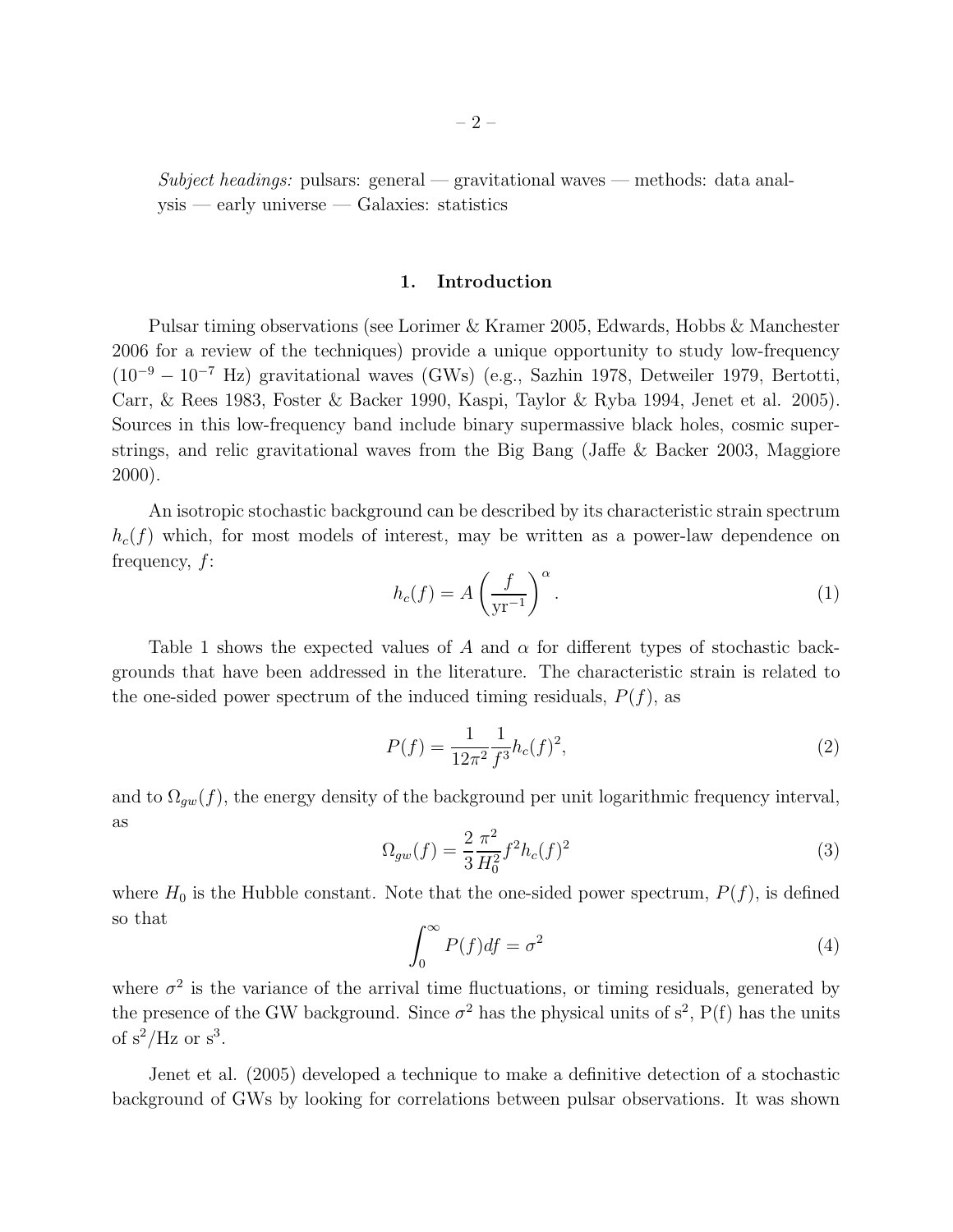that approximately 20 pulsars would need to be observed with a timing precision of ∼100 ns over a period of 5 years in order to make such a detection if the GW background is at the currently predicted level (Jaffe & Backer 2003, Wyithe & Loeb 2003, Enoki et al. 2004, Sesana et al. 2004). The Parkes Pulsar Timing Array (PPTA) project (Hobbs 2005) is trying to achieve these ambitious goals, but the currently available data-sets do not provide the required sensitivity for a detection. In this paper, we introduce a method to place an upper bound on the power of a specified stochastic GW background using observations of multiple pulsars. Full technical details of our implementation will be published in Hobbs et al. (2006). Here, this method is applied to data (see Section 2) from seven pulsars observed for the PPTA project combined with an earlier publicly available data-set.

Upper limits have already been placed on the amplitude of any such background of GWs. Using eight years of observations for PSR B1855+09, Kaspi et al. (1994) obtained a limit of  $\Omega_g h^2 \leq 1.1 \times 10^{-7}$ , where  $H_0 = 100h \text{ km s}^{-1} \text{ Mpc}^{-1}$ , at the 95% confidence level<sup>1</sup> for the case when  $\alpha = -1$  (i.e.  $\Omega_{gw}$  is independent of frequency). This work was continued by Lommen (2002) who used 17 yrs of observations to obtain  $\Omega_g h^2 < 2 \times 10^{-9}$ . However, the statistical method used for both of these analyses has been criticized in the literature (see, for instance, Thorsett & Dewey 1996, McHugh et al. 1996, Damour & Vilenkin 2005). In this paper, we develop a frequentist technique, similar to that used by the LIGO science collaboration (Abbott et al. 2006), to place an upper bound on A, given  $\alpha$ . The technique makes use of a statistic,  $\Upsilon$ , defined below, which is sensitive to red noise in the pulsar timing residual data. Upper bounds on A are determined using  $\Upsilon$  together with a specified false alarm rate,  $\mathcal{P}_f$ , and detection rate,  $\mathcal{P}_d$ . Monte-Carlo simulations are used to determine these probabilities by generating pulsar pulse times-of-arrival consistent with a GW background. All of the upper limits quoted in this paper correspond to  $P_f = 0.1\%$  and  $P_d = 95\%$ .

| Model                                               |                             | $\alpha$ | References                                     |
|-----------------------------------------------------|-----------------------------|----------|------------------------------------------------|
| Supermassive black holes $10^{-15} - 10^{-14} -2/3$ |                             |          | Jaffe & Backer $(2003)$                        |
|                                                     |                             |          | Wyithe $&$ Loeb (2003)                         |
|                                                     |                             |          | Enoki et al. $(2004)$                          |
| Relic GWs                                           |                             |          | $10^{-17} - 10^{-15} -1 -0.8$ Grishchuk (2005) |
| Cosmic String                                       | $10^{-16} - 10^{-14} - 7/6$ |          | Maggiore (2000)                                |

Table 1: The expected parameters for predicted stochastic backgrounds

<sup>&</sup>lt;sup>1</sup>Their more stringent constraint of  $\Omega_g h^2 \leq 6 \times 10^{-8}$  was obtained when data from PSRs B1855+09 and B1937+21 were combined. Since the data from PSR B1937+21 is far from white, we believe this limit is artificially low and therefore restrict our discussion to the PSR B1855+09 data only.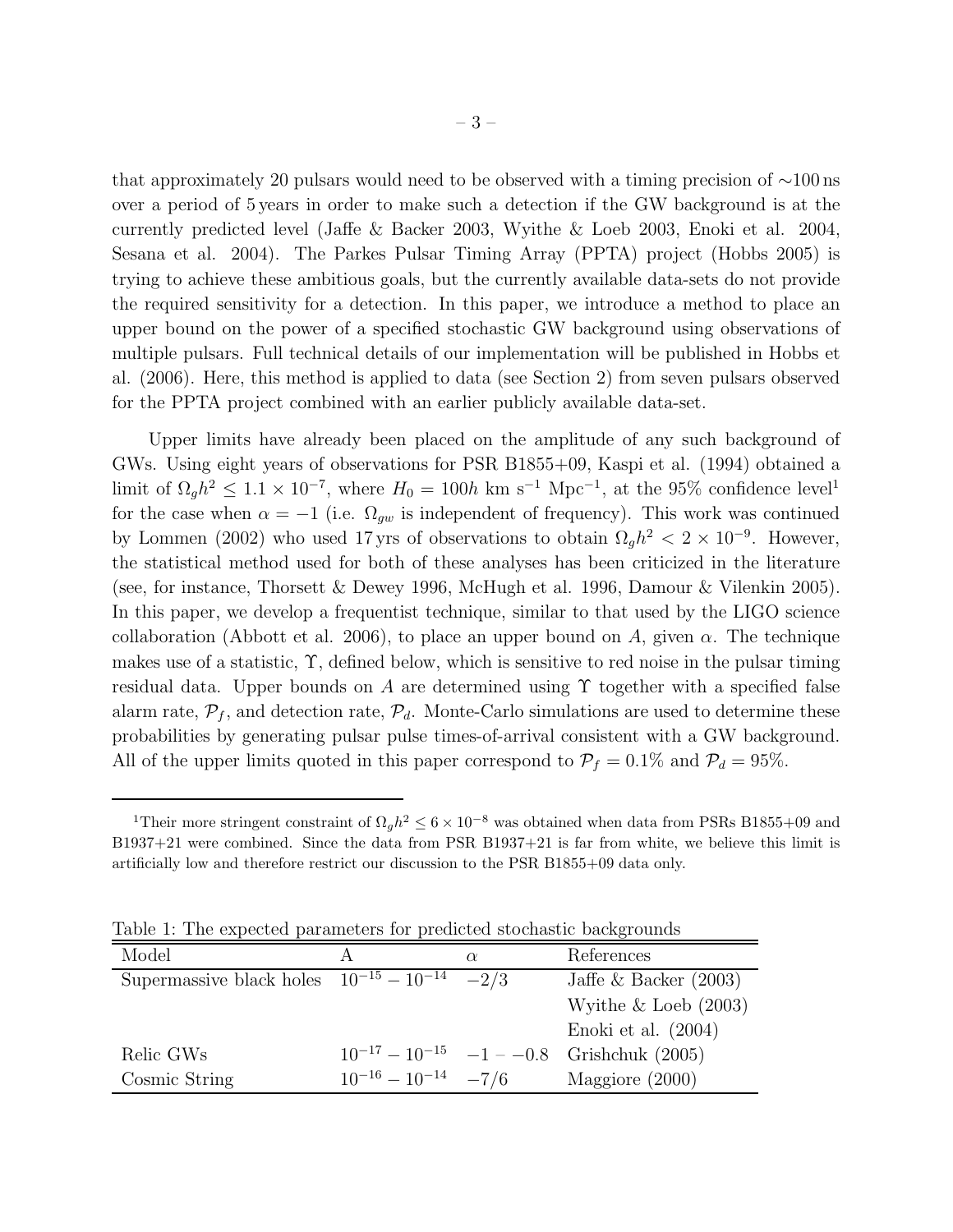#### 2. Observations

We expect the isotropic background to generate timing residuals with a "red" spectrum: a spectrum with excess power at low frequencies or, equivalently, long time scale correlations in the residuals. Therefore, we have restricted our analysis to those pulsars having formally white spectra: a spectrum with statistically equal power at all frequencies or no correlations in the residuals. This allows us to put the best upper limit on the background by bounding the level of any red process in those data sets. Three separate tests were used in order to determine the statistical properties of the data and to select data-sets that are statistically white. First, the normalized Lomb-Scargle periodogram was calculated for each residual time series. No significant peaks were seen in any of the data used. Second, the variance of the residuals was shown to decrease as  $1/n$  where n is the number of adjacent time samples averaged together. If the data were correlated the variance would not scale as  $1/n$ . Third, no significant structures were seen in the polynomial spectrum (defined below) for each individual spectrum or in the averaged spectrum. Note that the publicly available data-set for PSR B1937+21 (Kaspi et al. 1994) was not used in our analysis since its timing residuals do not pass these three tests.

We made use of the following data-sets which passed the tests: 1) observations of PSR B1855+09 (also known as PSR J1857+0943) from the Arecibo radio telescope that are publicly available (Kaspi et al. 1994), 2) observations for PSRs B1855+09, J0437−4715, J1024−0719, J1713+0747, J1744−1134, J1909−3744 and B1937+21 (J1939+2134) using the Parkes radio telescope and reported by Hotan et al. (2006) and 3) recent observations of all of these pulsars made as part of the PPTA and related Swinburne timing projects. The Kaspi et al. (1994) data-set was obtained at ∼1400 MHz over a period of 8 yrs. The PPTA observations, which commenced in February 2004, include ∼20 millisecond pulsars and use the 10/50-cm dual-frequency receiver and a 20-cm receiver at the Parkes radio telescope. Each pulsar is typically observed at all three frequencies in sessions at intervals of  $2 - 3$ weeks. The results used here were obtained using a correlator with 2-bit sampling capable of bandwidths up to 1 GHz and a digital filterbank system with 8-bit sampling of a 256 MHz bandwidth. The PPTA observations and the earlier Hotan et al. (2006) data-sets also used the Caltech Parkes Swinburne Recorder 2 (CPSR2 – see Hotan et al. 2006), a baseband recorder that coherently dedisperses two observing bands of 64 MHz bandwidth, centered on 1341 and 1405 MHz for observations at 20 cm and around 3100 MHz and 685 MHz for (simultaneous) observations with the coaxial 10/50 cm receiver. Full details of the PPTA project will be presented in a forthcoming paper; up-to-date information can be obtained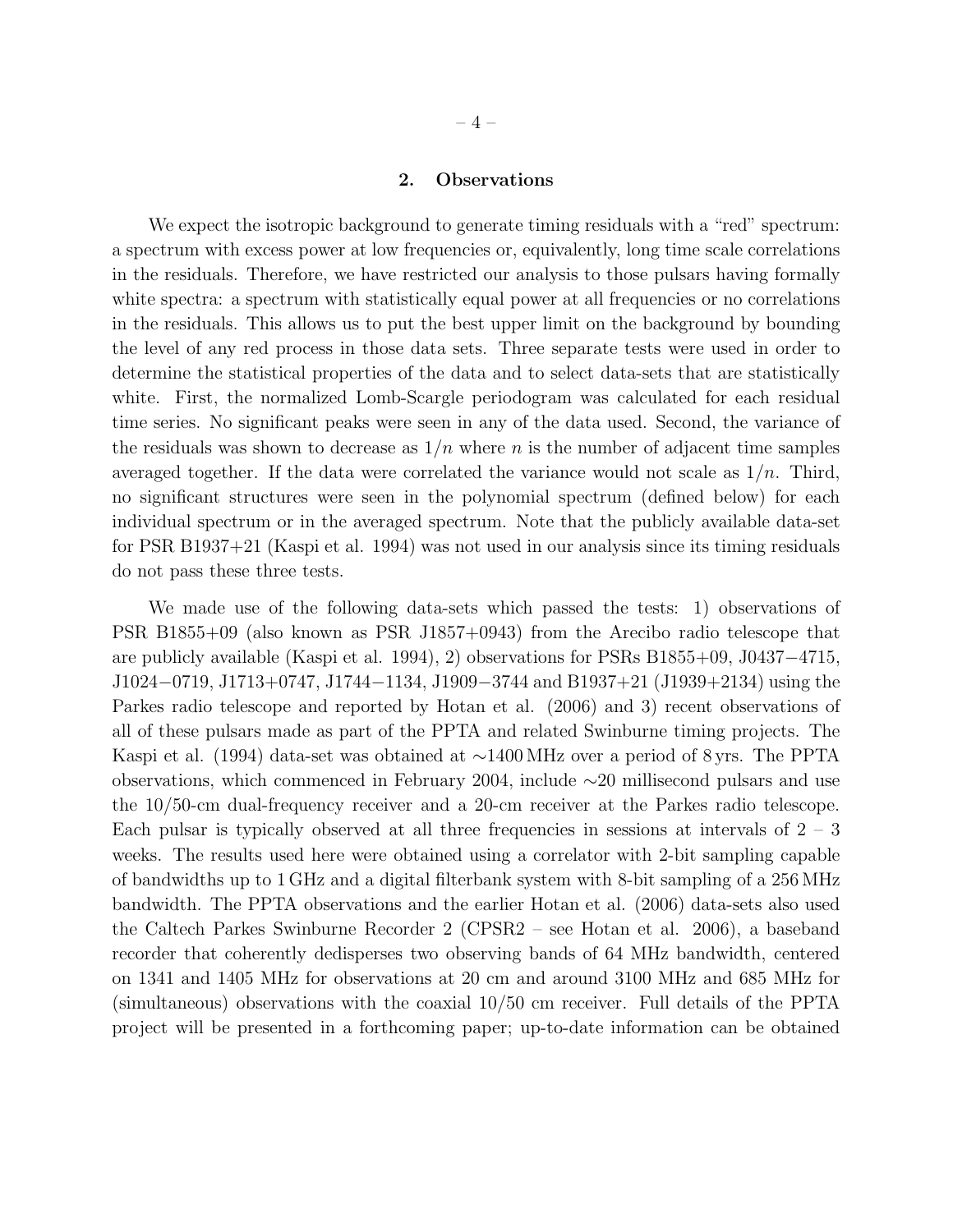from our web-site<sup>2</sup>. Unfortunately, our stringent requirements on the "whiteness" of the timing residuals has restricted the use of some of our nominally best-timing pulsars. For instance, even though a 10-yr data span is available for PSR J0437−4715, the full-length data-set is significantly affected by calibration and hardware-induced artifacts as well as other unknown sources of timing noise.

A listing of the pulsars observed, the observation span, number of points and weighted rms timing residual after fitting for the pulsars' pulse frequency and its first derivative, astrometric and binary parameters are presented in Table 2. Arbitrary offsets have been subtracted between data-sets obtained with different instrumentation. Combining these data-sets provides us with data spans of  $\sim$ 20 yr for PSR B1855+09 and  $\sim$  2−4 years for the remaining pulsars. The final timing residuals are plotted in Fig. 1.

#### 3. New upper bounds on the stochastic backgrounds

The goal here is to use the measured timing residuals from multiple pulsars in order to determine the smallest value of A that can be detected for a given  $\alpha$  as defined by equation 1. This is done in a three-step process. First, a detection algorithm is defined that is sensitive to the presence of the background. Second, this algorithm is tuned so that in the absence of a signal (i.e.  $A = 0$ ), the probability of the detection scheme falsely detecting the background is set at  $\mathcal{P}_f$ , known as the false alarm rate. Lastly, for the given detection scheme and false alarm rate, the upper bound,  $A_{\text{upper}}$ , is chosen so that the probability of detecting a

| $^{2}$ http://www.atnf.csiro.au/research/pulsar/ppta |  |  |
|------------------------------------------------------|--|--|
|                                                      |  |  |

| Pulsar         | Telescope      | Span | N    | rms residual |
|----------------|----------------|------|------|--------------|
|                |                | (d)  |      | $(\mu s)$    |
| $J0437 - 4715$ | Parkes         | 815  | 233  | 0.12         |
| $J1024 - 0719$ | Parkes         | 861  | 92   | 1.10         |
| $J1713+0747$   | Parkes         | 1156 | 168  | 0.23         |
| $J1744 - 1134$ | Parkes         | 1198 | 101  | 0.52         |
| $J1857+0943$   | Arecibo/Parkes | 7410 | 398  | 1.12         |
| J1909-3744     | Parkes         | 866  | 2859 | 0.29         |
| $J1939+2134$   | Parkes         | 862  | 231  | 0.21         |

Table 2: Pulsar observations used for this analysis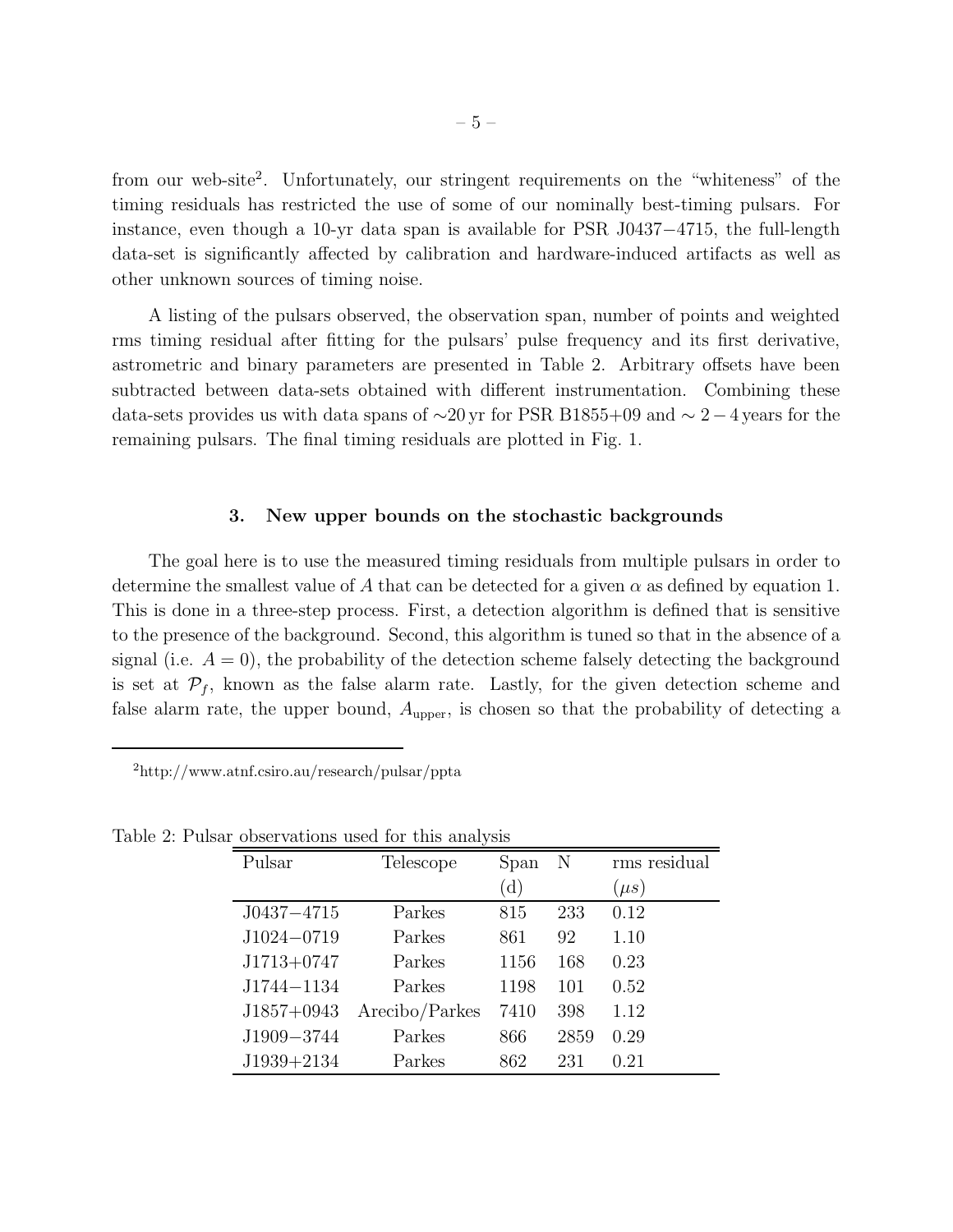

Fig. 1.— Pulsar timing residuals. The length of the vertical line on the left hand edge represents  $10\mu s$ .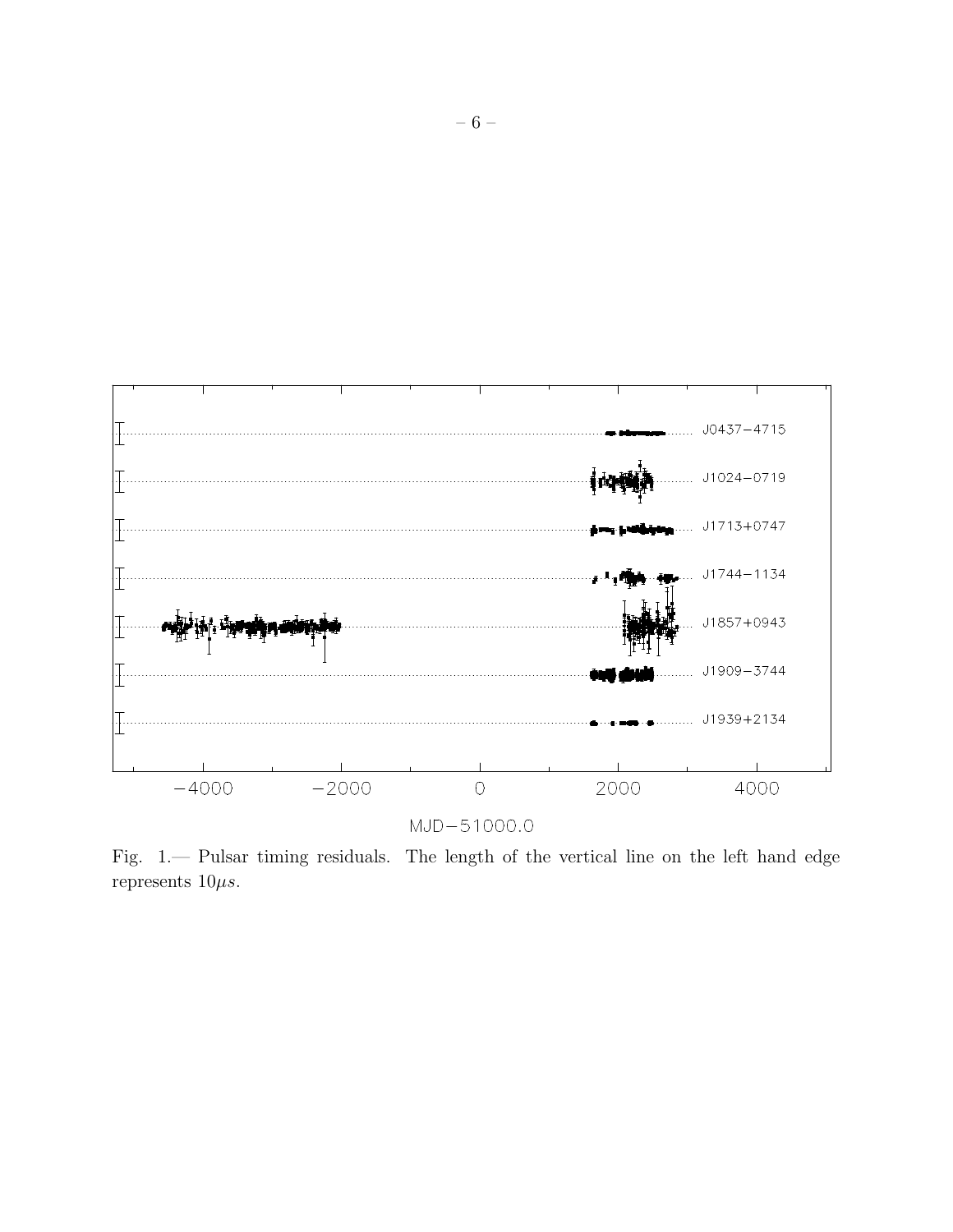background with  $A = A_{\text{upper}}$  is  $\mathcal{P}_d$ . For this paper, the false alarm rate is set to 0.1% while the upper-bound detection rate is set to 95%.

Since all current models of the background predict that the induced timing residuals will be "red" (the spectrum increases at lower frequencies), the detection scheme employed here is defined to be sensitive to a red spectrum. The existence of a red spectrum in the timing residuals is therefore necessary, but not sufficient, evidence for the existence of a GW background. Hence, we can use a statistic sensitive to a red spectrum in order to place an upper bound on the amplitude of the characteristic strain spectrum. Since the datasets are irregularly sampled and cover different time spans, a spectrum based on orthogonal polynomials is employed. Each pulsar data-set consists of  $n_p$  measured residuals,  $x_p(i)$ , a time tag  $t_p(i)$ , and an uncertainty  $\sigma_p(i)$ , where i is the data sample index and p is an index referring to a particular pulsar. The time tags are scaled so that normalized time tags,  $\tau_p(i)$ , run from  $-1$  to 1. These  $\tau_p(i)$  values are used in a weighted Gram-Schmidt orthogonalization procedure to determine a set of orthonormal polynomials  $j_p^l(i)$  defined from

$$
\sum_{i=0}^{n_p-1} \frac{j_p^l(i)j_p^k(i)}{\sigma_p^2(i)} = \delta_{lk} \tag{5}
$$

where  $j_p^l(i)$  is the *l*'th order polynomial evaluated at  $\tau_p(i)$  and  $\delta_{lk}$  is the standard Kronecker delta function. Note the highest power of t in  $j_p^l(i)$  is l. For the case where  $\tau$  is continuous and  $\sigma_p^2(i) = 1$ , the above sum becomes an integral and  $j_p^l(i)$  become the familiar Legendre polynomials. The following coefficients are calculated using the orthonormal polynomials,  $j_p^l(i)$ , and the timing residuals  $x_p(i)$ :

$$
C_p^l = \sum_{i=0}^{n_p - 1} \frac{j_p^l(i)x_p(i)}{\sigma_p^2(i)}.
$$
\n(6)

The pulsar average polynomial spectrum is given by

$$
P_l = \sum_p \frac{(C_p^l)^2}{v_p} \tag{7}
$$

where the weighted variance,  $v_p$ , is defined as  $\frac{1}{n_p} \sum_{i=0}^{n_p-1} (x_p(i) - \bar{x}_p)^2 / \sigma_p^2(i)$  and  $\bar{x}$  is the mean of x. Since the stochastic background is red,  $P_l$  will be large for low values of l if the background significantly influenced the residuals. Hence,  $\Upsilon = \sum_{l=0}^{l=7} P_l$  may be used as a statistic to detect the background. An upper limit of seven is used since 95% of the power is contained in the first seven polynomials for the case of  $\alpha = -2/3$ . The background will be "detected" if  $\Upsilon > \Upsilon_0$  where  $\Upsilon_0$  is set so that the false-alarm rate is given by  $\mathcal{P}_f$ .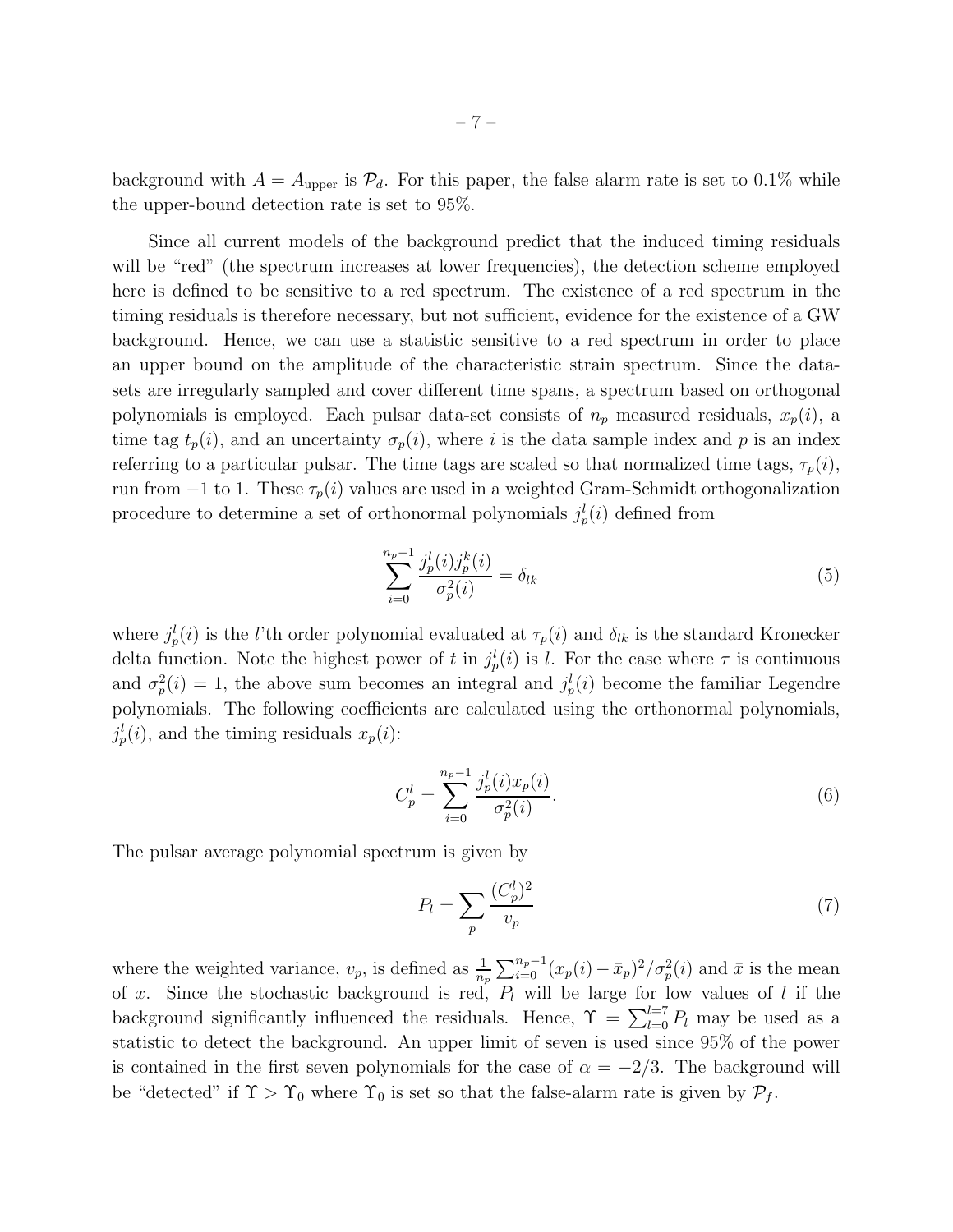A Monte-Carlo simulation was used to determine  $\Upsilon_0$  and  $A_{\text{upper}}$ . Complete details of the simulation and its implementation may be found in Hobbs et al. (2006), but a brief overview is given here. The simulation, undertaken in the pulsar timing package tempo2 (Hobbs, Edwards & Manchester 2006), generates an ideal TOA data-set (with the same sampling as the observed data) from a measured set of TOAs and a given timing model. The fluctuations due to the GW background for a given A and  $\alpha$  are introduced into the TOAs by adding together 10,000 sinusoidal GWs which come from random directions on the sky and have randomly chosen frequencies in the range  $(1/2000yr)-(1/0.5d)$ . As a test of the simulation, the ensemble-averaged power spectrum of the simulated residuals was calculated over a time scale much larger then the longest GW timescale (i.e. 2000 years) and was shown to be consistent with equation 2 as expected. The GW residuals are then added to the ideal TOA data-set for each pulsar. In order to include the effects of measurement noise, the measured timing residuals are added back into the data-set, but randomly shuffled. This ensures that the added noise has the same probability distribution as the actual measurement noise. In this way, a new set of TOAs are generated that include both measurement noise and the GW background. Note that the shuffling procedure is only valid when the data have a white spectrum. Otherwise, the spectral properties of the original data set and the shuffled data set will not be the same. This simulated TOA data set will then be analyzed in exactly the same way as a real data set. Hence, all the systemic effects which inhibit gravitational wave detection such as low order polynomial removal, Earth's orbital motion, annual parallax effects, and orbital companion effects are appropriately accounted for in the simulation.

To calculate  $\Upsilon_0$ , the simulation generates 10000 independent simulated sets of TOAs for each pulsar with  $A = 0$  (i.e. no GW background). The statistic  $\Upsilon$  is calculated for each of the 10000 trials. Using this set of  $\Upsilon$  values together with the chosen false alarm rate,  $\mathcal{P}_f$ , the value of  $\Upsilon_0$  can be determined. Once  $\Upsilon_0$  is chosen, the simulation is used to generate TOA data-sets that include the effects of GWs. For a given value of A, the probability of detection is determined using  $\Upsilon$  and  $\Upsilon_0$ .  $A_{\text{upper}}$  is chosen to be that value of A when the probability of detection is equal to  $\mathcal{P}_d$ .

Note that the effects of unknown time offsets ("jumps") in the data-sets are included in the calculation of both  $\Upsilon_0$  and  $A_{\text{upper}}$  using this technique since TEMPO2 fits for these offsets in the TOA data-set after the GW background has been added. Since we are using tempo2 to analyze the data, the effects of all the fitting procedures are being taken into account.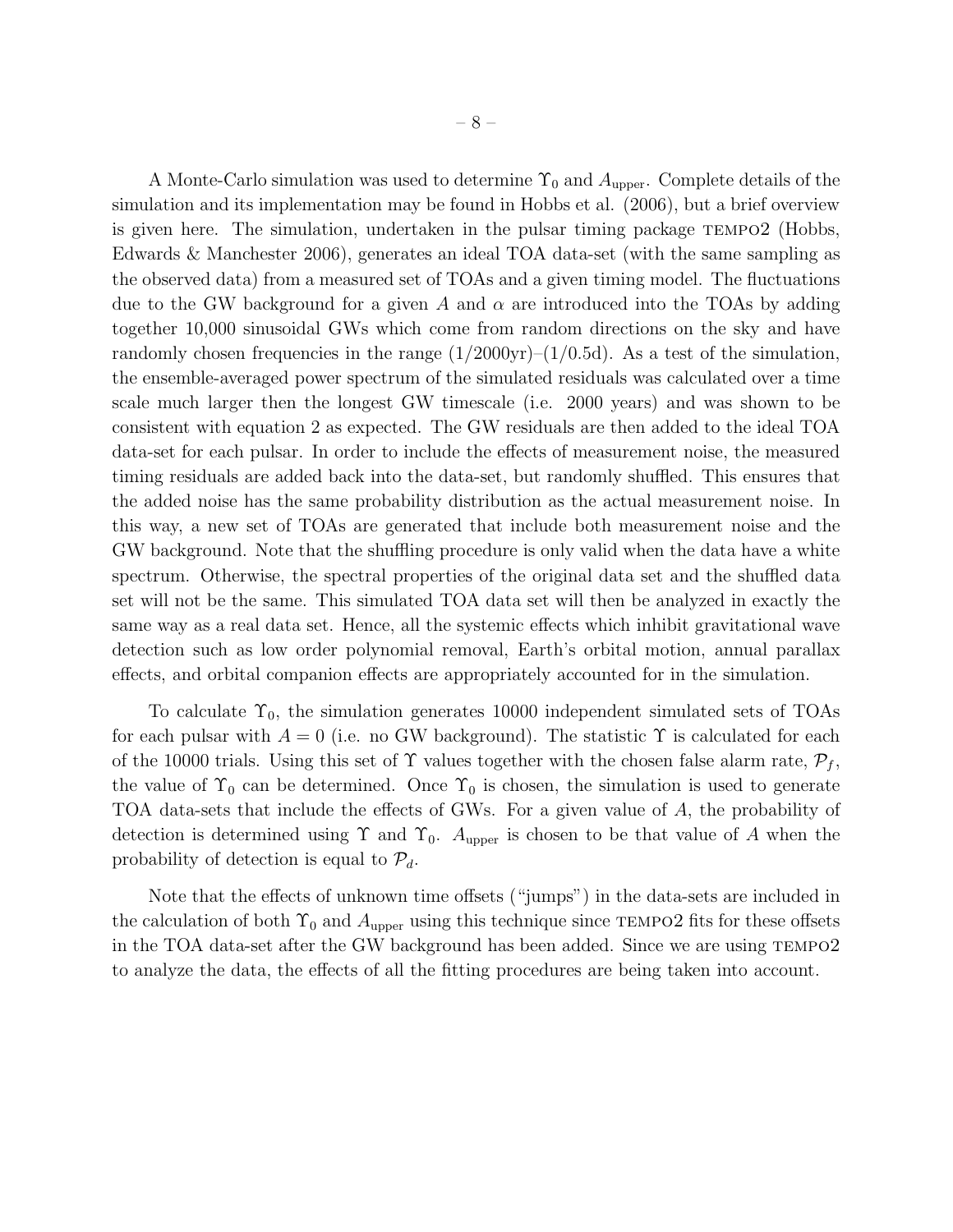

Fig. 2.— Minimum detectable A (or  $\Omega_{gw}(1yr^{-1})h^2$  - right axis) versus  $\alpha$  for our current limits (solid line) and potential future limits from the PPTA (dashed line). The star symbol indicates the limit obtainable using the Kaspi et al. (1994) observations of PSR B1855+09. From left to right the near-vertical dotted lines indicate the expected range of amplitudes for the cosmic strings, relic GW and supermassive black hole background respectively.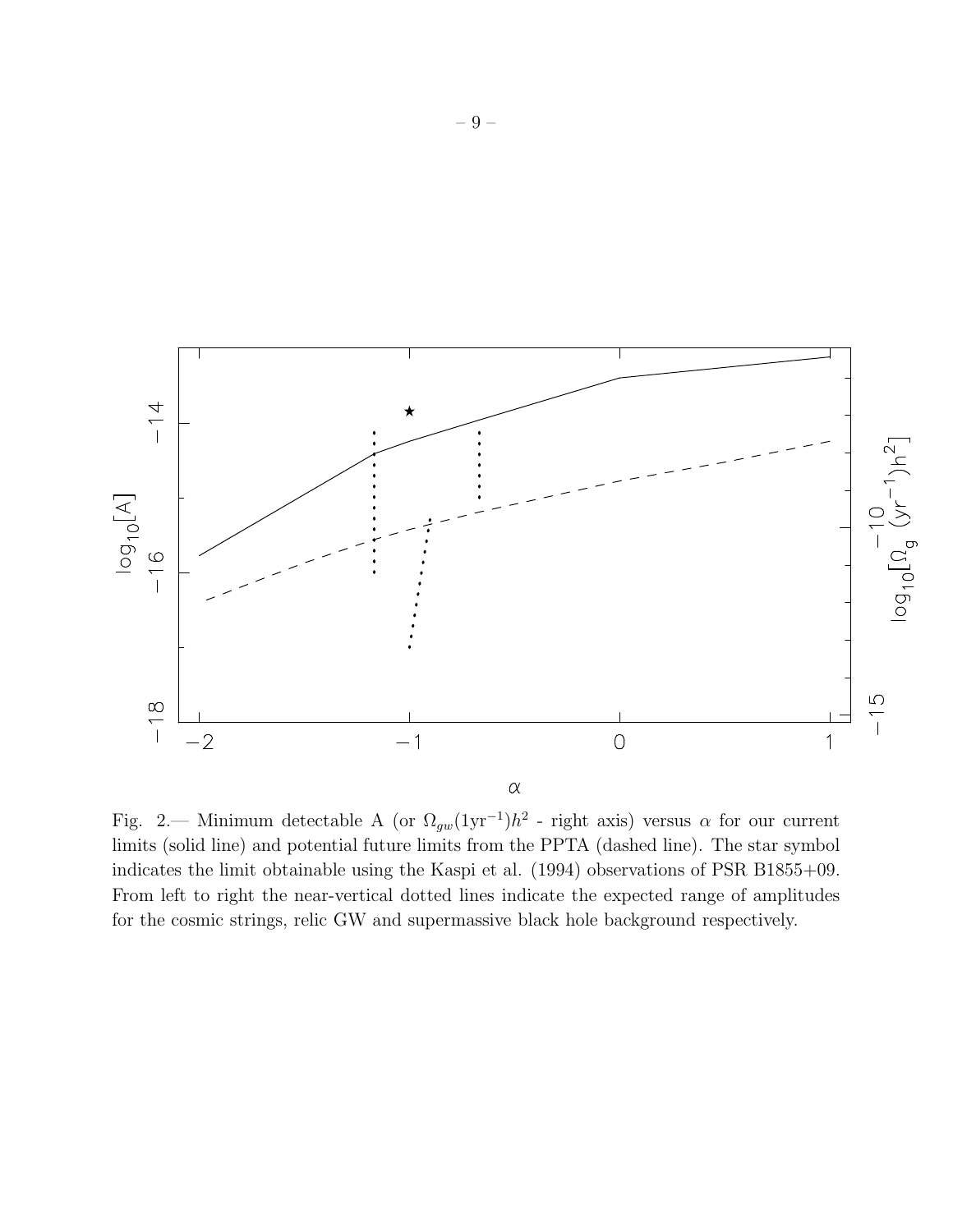#### 4. Results

Using the pulsar data-sets described above, the 95% detection rate upper bound with a false alarm rate of  $0.1\%$  is given in Table 3 for different values of  $\alpha$ . The relationship between A and  $\alpha$  is shown in Fig. 2. These upper bounds on A can be converted to an upper bound on the normalized GW energy-density per unit logarithmic frequency interval,  $\Omega_{gw}(f)$  using equations 1 and 3. Our limits on  $\Omega_{gw}(1yr^{-1})$  are indicated on the right-hand axis of Fig. 2.

We can compare our results to the previously published limit of Kaspi et al. (1994) who obtained that  $\Omega_{gw}(1/8 \text{ yr})h^2 < 1.1 \times 10^{-7}$  (star symbol in Fig. 2). Using the same data-set as Kaspi et al. (1994) our method provides a similar limit of  $\Omega_{gw}(1/8 \text{ yr})h^2 < 1.3 \times 10^{-7}$ . Combining this data-set with our more recent observations provides a more stringent limit of  $\Omega_{gw}(1/8 \text{ yr})h^2 < 1.9 \times 10^{-8}$ .

The most stringent limit reported to date was obtained by Lommen (2002). Unfortunately, these observations are not publicly available. In order to compare our technique we use the original PSR B1855+09, Kaspi et al. (1994) data-set along with two simulated white data-sets that realistically model the NRAO 140-foot and Arecibo observations which form the remainder of the Lommen (2002) data (we simulate 60 observations with an rms residual of  $5\mu s$  between MJDs 47800 and 51360 for the 140-foot telescope and a further 60 observations with an rms residual of  $1\mu s$  between MJDs 50783 and 52609 for the most recent Arecibo data). As we simulate neither systematic effects nor timing noise our limit will be more stringent than could be obtainable using the real data-set. For  $\alpha = -2/3$ , we obtained that  $A \leq 9 \times 10^{-15}$  corresponding to  $\Omega_{gw}(1/17 \text{ yr})h^2 = 8 \times 10^{-9}$ . This limit is a factor of four less stringent than that reported by Lommen (2002).

Using simulated data, the upper bounds that can be expected from future experiments can be determined. The goal of the PPTA is to time 20 pulsars with an rms timing residual of 100 ns over 5 years. The dashed line in Fig. 2 plots A versus  $\alpha$  for such a data-set which could potentially provide a limit on a background of supermassive black hole systems of  $A_{\text{upper}} < 6.5 \times 10^{-16} \text{ or } \Omega_{gw}(1/8 \text{ yr})h^2 \leq 6.6 \times 10^{-11} \text{ (see Table 3)}.$ 

In Jenet et al. (2005), techniques to use an array of pulsars to detect a stochastic background of GWs with  $\alpha = -2/3$  were developed.<sup>3</sup> Given a value for  $A_{\text{upper}}$ , one can use such techniques to determine the probability of definitively detecting the GW background using the completed PPTA data-sets (20 pulsars with an rms timing residual of 100 ns over 5 years) if A were equal to  $A_{\text{upper}}$ . In terms of the parameter, S, defined in Jenet et al.

<sup>&</sup>lt;sup>3</sup>Note that A as defined here is larger by a factor of  $\sqrt{3}$  compared to the definition of A used in Jenet et al. (2005). The definition used here is consistent with Jaffe & Backer (2003) and Wyithe & Lobe (2003).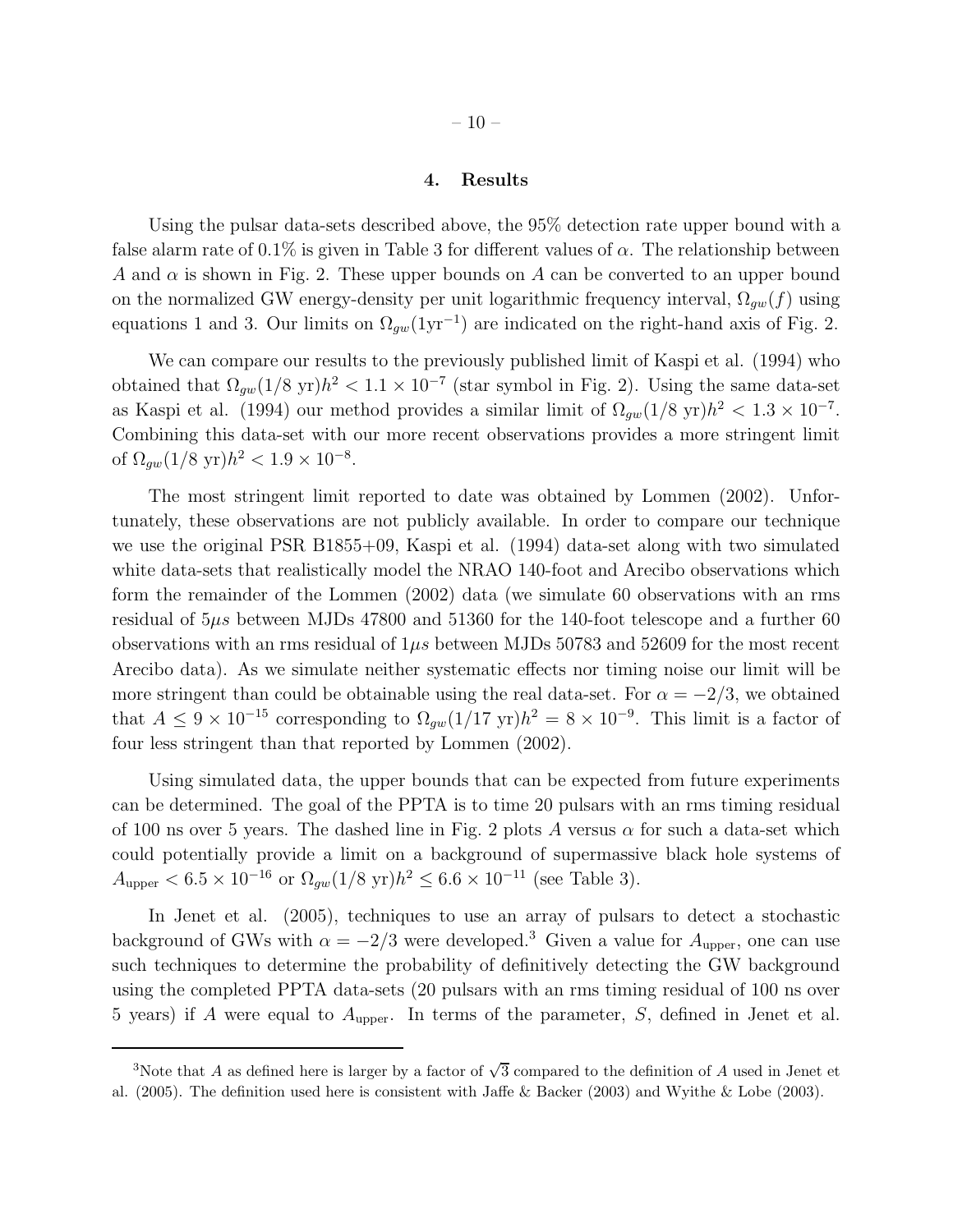(2005), a significant detection would occur if  $S > 3.1$ . This corresponds to a 0.001 false alarm rate. For the case of  $\alpha = -2/3$ , the expected value of S (assuming ideal whitening) is about 4.1 for  $A = A_{\text{upper}}$ . Since the probability distribution of S is approximately Gaussian, the probability of  $S > 3.1$  when  $\langle S \rangle = 4.1$  is 85%. Hence, the GW background would be detected 85% of the time. For the case of 10 years of observations, the detection rate increases to over 99% of the time.

#### 5. Implications and Discussion

The upper bound on the stochastic background can be used to probe several aspects of the Universe. Precisely what is being constrained depends on the physics of the particular background in question. Here, both the measured upper bounds using the currently available data and the expected upper bounds using the full five-year PPTA data-set are discussed in the context of several GW backgrounds.

#### 5.1. Supermassive black holes

A GW background generated by an ensemble of supermassive black holes distributed throughout the universe has been investigated by several authors (Jaffe & Backer 2003, Wyithe & Loeb 2003, Enoki et al. 2004). In general, the characteristic strain spectrum for this background can be written as:

$$
h_c(f) = 2.510^{-16} h \left(\frac{f}{\text{yr}^{-1}}\right)^{-2/3} \left\langle \left(\frac{M_c}{10^7 \text{M}_\odot}\right)^{5/3} \right\rangle^{1/2} \left(\frac{N_0}{\text{Mpc}^{-3}}\right)^{1/2} I^{1/2} \tag{8}
$$

where

$$
I = \int \frac{N(z)}{N_0} H_0 \frac{a(z)}{\dot{a}(z)} \frac{dz}{(1+z)^{4/3}},\tag{9}
$$

 $a(z)$  is the cosmological scale factor written in terms of red shift, z,  $\dot{a}(z)$  is the derivative of  $a(z)$  with respect to cosmic time,  $H_0$  is the Hubble constant, the chirp mass  $M_c =$  $[M_1M_2(M_1 + M_2)^{-1/3}]^{3/5}$  of a given binary system,  $\langle \rangle$  represents ensemble averaging over all the systems generating the background,  $N(z)$  is the galaxy merger rate as a function of red shift, and  $N_0$  is the present day number density of merged galaxies that created a black-hole binary system. The values of each of these physical quantities are currently poorly constrained and each investigator has chosen a different parameterization. Under the framework described by Jaffe and Backer (2003),  $\langle M_c^{5/3} \rangle$  and  $N_0$  are constrained by observations at the current epoch to be  $\langle M_c \rangle \approx 2.3 \times 10^7 \text{M}_{\odot}$  and  $N_0 \approx 1/\text{Mpc}^3$ . They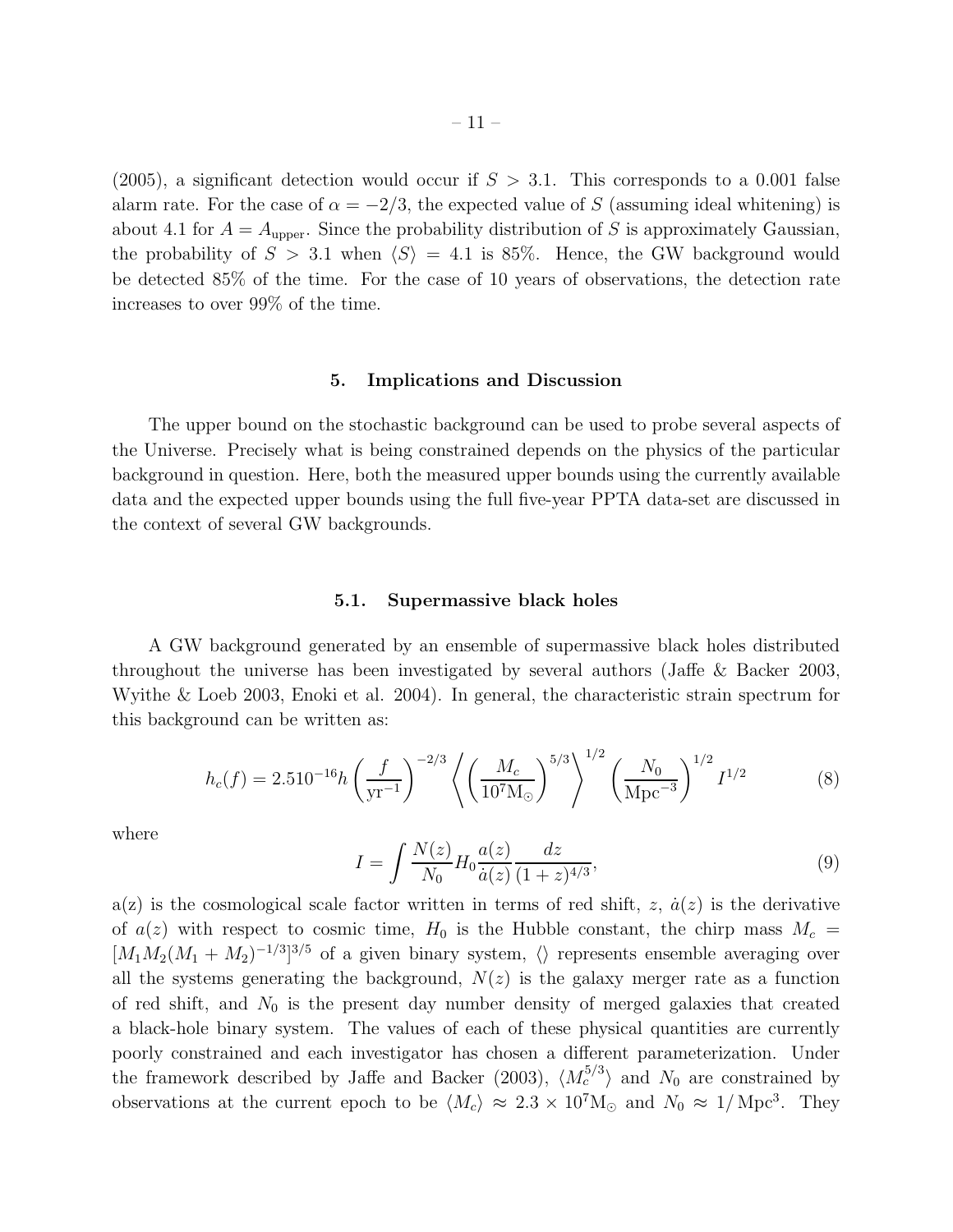parameterized the galaxy merger rate such that  $R(z)$  goes as  $(1 + z)^{\gamma}$ . Hence, I depends on  $\gamma$ . Combining the estimates of  $\langle M_c \rangle$  and  $N_0$  together with our measured upper bound of  $A_{\text{upper}} = 1.1 \times 10^{-14}$ , one finds that  $I \leq 3$ . Using the full PPTA after 5 years, one expects  $I \leq 0.8$ . These constraints together with the calculations of Jaffe & Backer (2003) (see Fig. 4 in their work) constrain  $\gamma$ . Currently the limit on  $\gamma$  is  $\epsilon$  2.6 and with the full PPTA  $\gamma$  < 0.4. This value is expected to lie somewhere between  $-0.4$  and 2.3 (Carlberg et al. 2000, Patton et al. 2002). Current PPTA sensitivity (i.e. using the data presented in this paper) is just above the expected range, while the full PPTA should be able to place meaningful constraints on this exponent.

In the Wyithe & Loeb (2003) work, both  $\langle M_c^{5/3} \rangle$  and I depend strongly on the blackhole versus galactic-halo mass ( $M_{BH} - M_{HM}$ ) relationship. They discuss several different scenarios which yield different  $M_{\text{BH}} - M_{\text{HM}}$  relationships and hence different levels of the background. For the case of an  $M_{\text{BH}} - M_{\text{HM}}$  relationship determined by Ferrarese (2002), the expected value of A is  $2 \times 10^{-15}$ . For the  $M_{\rm BH} - M_{\rm HM}$  relationship derived from Navarro, Frenk, & White (1997),  $A = 5 \times 10^{-15}$ . Using an  $M_{\text{BH}} - M_{\text{HM}}$  relationship derived from simple considerations of BH growth by feedback from quasar activity (Wyithe & Loeb 2003, Haehnelt, Natarajan & Rees 1998, Silk & Rees 1998),  $A \approx 10^{-15}$ . Our measured upper limit for  $\alpha = -2/3$  cannot rule out any of these models. However, if only a limit is obtained from the full PPTA observations, it will rule out all of the models described above.

#### 5.2. Relic gravitational waves

A relic gravitational wave background is generated by the interaction between the largescale dynamic cosmological metric and quantum fluctuations of the metric perturbations occurring in the early universe (Grishchuk 2005). In the nano-Hz frequency regime, the background takes the following form:

$$
h_c(f) = h_c(f_h) \left(\frac{f}{H_0}\right)^{\alpha} \left(\frac{a_2}{a_H}\right)^{\frac{1}{2}}
$$
\n(10)

where  $h_c(f_h)$  is the magnitude of the characteristic strain spectrum at  $f = H_0$ ,  $a_H$  is the current value of the cosmological expansion factor, and  $a_2$  is the value of the expansion factor at the start of the matter-dominated epoch. Note that this expression is not valid in the ultra-low frequency regime where  $f \approx H_0$ . The notation used here is consistent with Grishchuk (2005) except for  $\alpha$  which is related to Grishchuk's parameter  $\beta$  by  $\alpha =$  $1 + \beta$ . The exponent determines the evolution of the inflationary epoch which starts the GW amplification process. When  $\alpha = -1$ , the scale factor grows exponentially with global cosmic time. The ratio  $a_2/a_H$  is believed to be about  $10^{-4}$ .  $h_c(f_h)$  is constrained by cosmic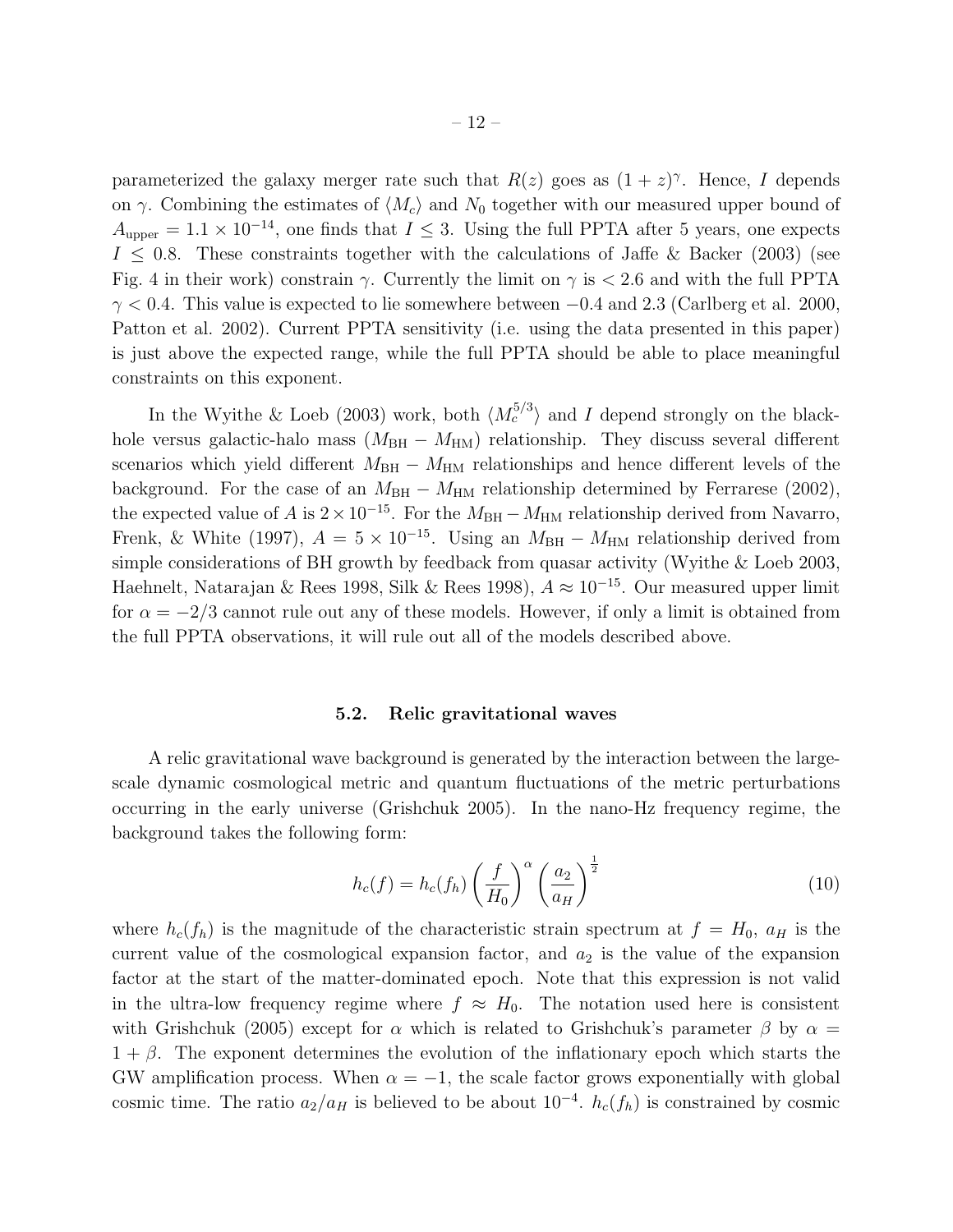microwave background measurements to be about 10<sup>−</sup><sup>5</sup> . Using these values and assuming the validity of the amplification scenario described in Grishchuk (2005), the upper bound on A may be used to constrain  $\alpha$ . The upper bound on  $\alpha$  is given by the solution to the following equation:

$$
h_c(f_h) \left(\frac{1/1 \text{ yr}}{f_h}\right)^{\alpha} \left(\frac{a_2}{a_H}\right)^{\frac{1}{2}} = A(\alpha). \tag{11}
$$

The above equation yields  $\alpha \leq -0.7$  for the current PPTA and  $\alpha \leq -0.84$  for the full PPTA. Within the theoretical framework described by Grishchuk (2005), if  $\alpha$  is larger than  $-0.80$ , small scale gravitational waves will effect primordial nucleosynthesis, while an  $\alpha$  less than −1.0 will result in an infinitely large energy density in small scale gravitational waves. Hence, the full PPTA will be able to place useful constraints on the relic gravitational wave background. Since  $\alpha$  determines the rate of expansion in the inflationary epoch, it turns out that it is related to the equation of state of the "matter" in that epoch by

$$
\frac{P}{\epsilon} = w = \frac{2 - \alpha}{3\alpha}.\tag{12}
$$

where P is the pressure and  $\epsilon$  the energy density. The full PPTA will constrain w in the early universe to be greater than  $-1.17$ . This would limit inflationary models based on "quintessence" and "phantom energy" (Nojiri et al. 2006; Padmanabhan 2005).

#### 5.3. Cosmic strings

It has been proposed that oscillating cosmic string loops will produce gravitational wave radiation (Vilenkin 1981). Recently, Damour & Vilenkin (2005) discussed the possibility of generating a stochastic GW background using a network of cosmic superstrings. Using a semi-analytical approach, they derived the following characteristic strain spectrum valid in the pulsar timing frequency range (see their equation 4.8):

$$
h_c(f) = 1.6 \times 10^{-14} c^{1/2} p^{-1/2} \epsilon_{eff}^{-1/6} (h/.65)^{7/6} \left(\frac{G\mu}{10^{-6}}\right)^{1/3} \left(\frac{f}{yr^{-1}}\right)^{-7/6} \tag{13}
$$

where  $\mu$  is the string tension, G is Newton's constant, c is the average number of cusps per loop oscillation, p is the reconnection probability,  $\epsilon_{eff}$  is a loop length scale factor, and h is the Hubble constant in units of 100 km/s/Mpc. Note that for the above estimate, h was evaluated at 0.65 in order to be consistent with Damour & Vilenkin (2005). The combination  $G\mu$  is the dimensionless string tension which characterizes the gravitational interaction of the strings. The predicted string tensions are  $10^{-11} \le G\mu \le 10^{-6}$  (Damour & Vilenkin 2005).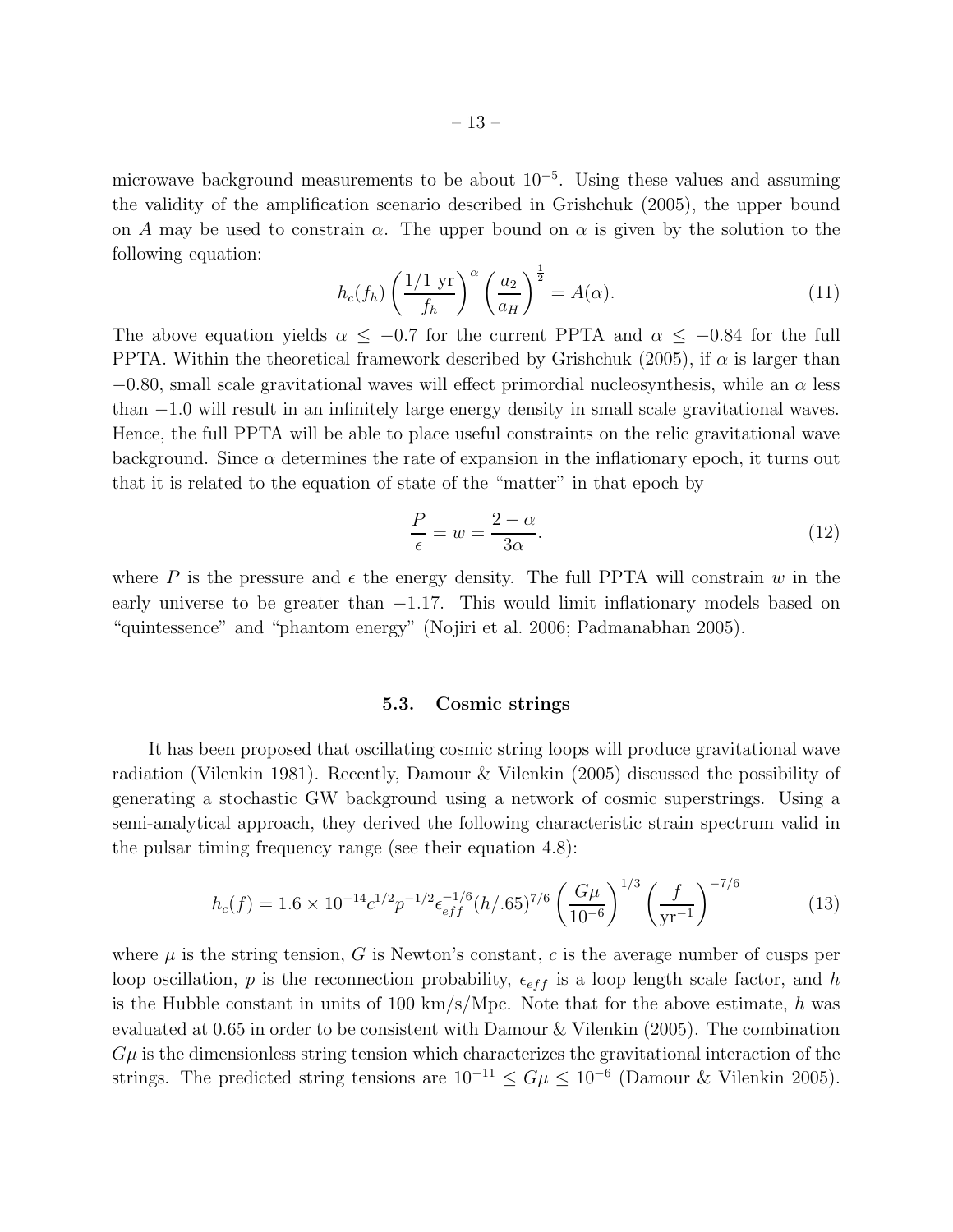$$
G\mu \le 1.5 \times 10^{-8} c^{-3/2} p^{3/2} \epsilon_{eff}^{1/2} (h/.65)^{-7/2}.
$$
 (14)

As emphasized by Damour & Vilenkin (2005), the above expression for the upperbound may be simplified using the fact that both p and  $\epsilon_{eff}$  are less then one and h is expected to be greater than .65:

$$
G\mu \le 1.5 \times 10^{-8} c^{-3/2}.
$$
\n(15)

Using standard model assumption where  $c = 1$ , the upperbound becomes  $G\mu \leq 1.5 \times 10^{-8}$ . This is already limiting the parameter space of the cosmic string model of Sarangi and Tye (2002). With the full PPTA, the limit will become  $G\mu \leq 5.36 \times 10^{-12}$ . Hence, the full PPTA will either detect GWs from cosmic strings or rule out most current models.

#### Acknowledgments

The authors would like to thank J. Armstrong, T. Damour, and L. P. Grishchuck for contributing valuable advice during the preparation of this manuscript. Some of the data presented in this paper were obtained as part of the Parkes Pulsar Timing Array project which is a collaboration between the ATNF, Swinburne University and The University of Texas, Brownsville. We thank our collaborators on this project. The Parkes radio telescope is part of the Australia Telescope which is funded by the Commonwealth of Australia for operation as a National Facility managed by CSIRO. Part of this research was supported by NASA under grant NAG5-13396 and the National Science Foundation under grant AST-0545837.

## REFERENCES

- Abbott, B., Abbott, R., Adhikari, R. et al. 2006, Phys. Rev. D, 73, 062001
- Bertotti, B., Carr, B. J., & Rees, M. J. 1983, MNRAS, 203, 945
- Carlberg, R. G., Cohen, J. G., Patton, D. R. et al., A. 2000, ApJ, 532, L1
- Damour, T. & Vilenkin, A. 2005, Phys. Rev. D, 71, 063510
- Detweiler, S. 1979, ApJ, 234, 1100

Edwards, R. T., Hobbs, G. B., & Manchester, R. N. 2006, MNRAS, submitted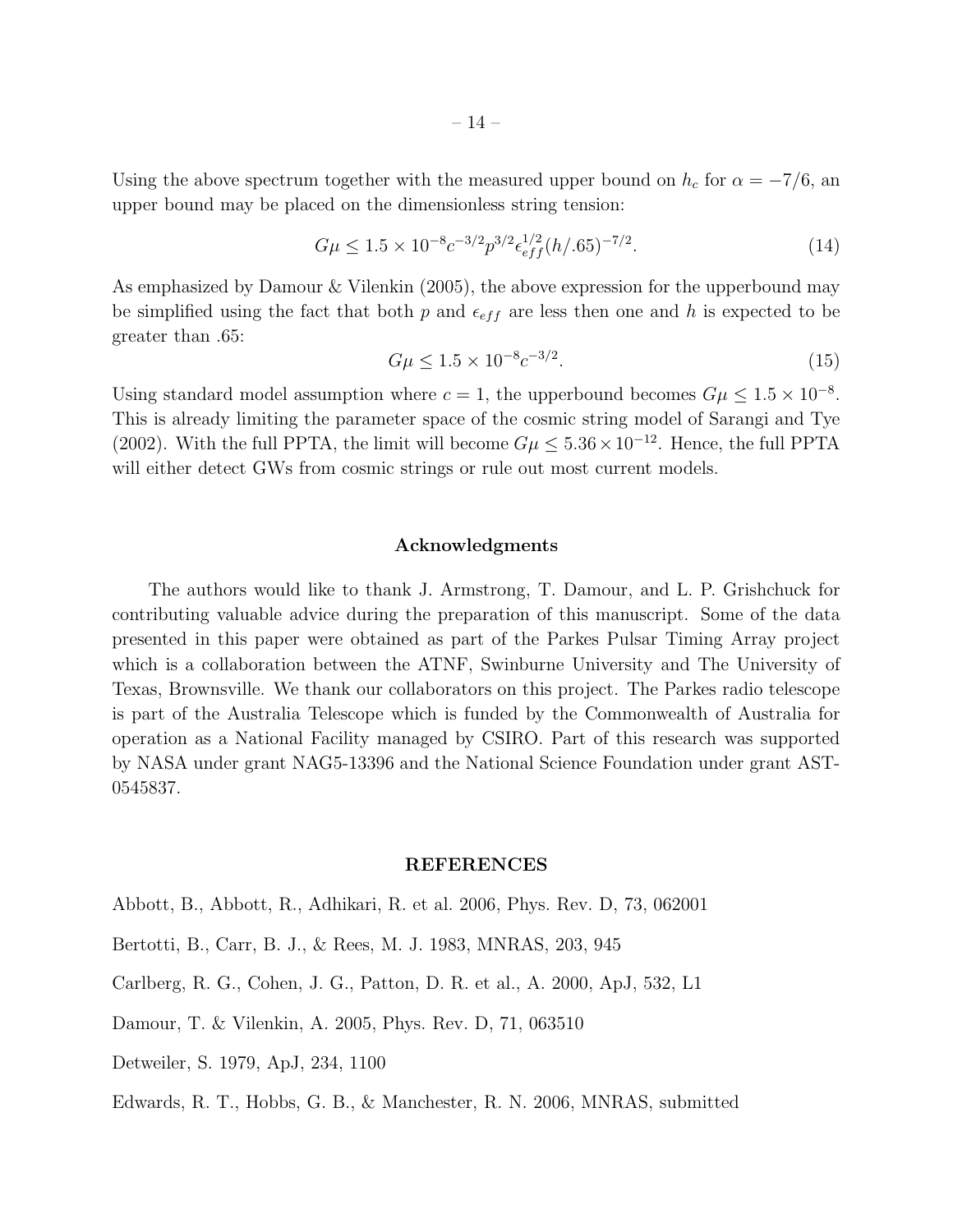- Enoki, M., Inoue, K. T., Nagashima, M., & Sugiyama, N. 2004, ApJ, 615, 19
- Ferrarese, L. 2002, ApJ, 578, 90
- Foster, R. S. & Backer, D. C. 1990, ApJ, 361, 300
- Grishchuk, L. P. 2005, Physics-Uspekhi, 48, 1235
- Haehnelt, M. G., Natarajan, P., & Rees, M. J. 1998, MNRAS, 300, 817
- Hobbs, G. 2005, PASA, 22, 179
- Hobbs, G. B., Edwards, R. T., & Manchester, R. N. 2006, MNRAS, in press
- Hotan, A. W., Bailes, M., & Ord, S. M. 2006, MNRAS
- Jaffe, A. H. & Backer, D. C. 2003, ApJ, 583, 616
- Jenet, F. A., Hobbs, G. B., Lee, K. J., & Manchester, R. N. 2005, ApJ, 625, L123
- Kaspi, V. M., Taylor, J. H., & Ryba, M. 1994, ApJ, 428, 713
- Lommen, A. N. 2002, in WE-Heraeus Seminar on Neutron Stars, Pulsars, and Supernova Remnants, ed. W. Becker, H. Lesch, & J. Trümper (Garching: Max-Plank-Institut für Extraterrestrische Physik),  $114-125$
- Lorimer, D. R. and Kramer, M. 2005, Handbook of Pulsar Astronomy (Cambridge University Press)
- Maggiore, M. 2000, Phys. Rep., 331, 283
- McHugh, M. P., Zalamansky, G., Vernotte, F., & Lantz, E. 1996, Phys. Rev. D, 54, 5993
- Navarro, J. F., Frenk, C. S., & White, S. D. M. 1997, ApJ, 490, 493
- Nojiri, S., Odintsov, S. D., & Gorbunova, O. G. 2006, J. Phys., A39, 6627
- Padmanabhan, T. 2005, in , proc. 29th Int. Cosmic Ray Conf., Pune, Inida, in press. (astroph/0510492)
- Patton, D. R., Pritchet, C. J., Carlberg, R. G. et al., 2002, ApJ, 565, 208
- Sazhin, M. V. 1978, Sov. Astron., 22, 36
- Sesana, A., Haardt, F., Madau, P., & Volonteri, M. 2004, ApJ, 611, 623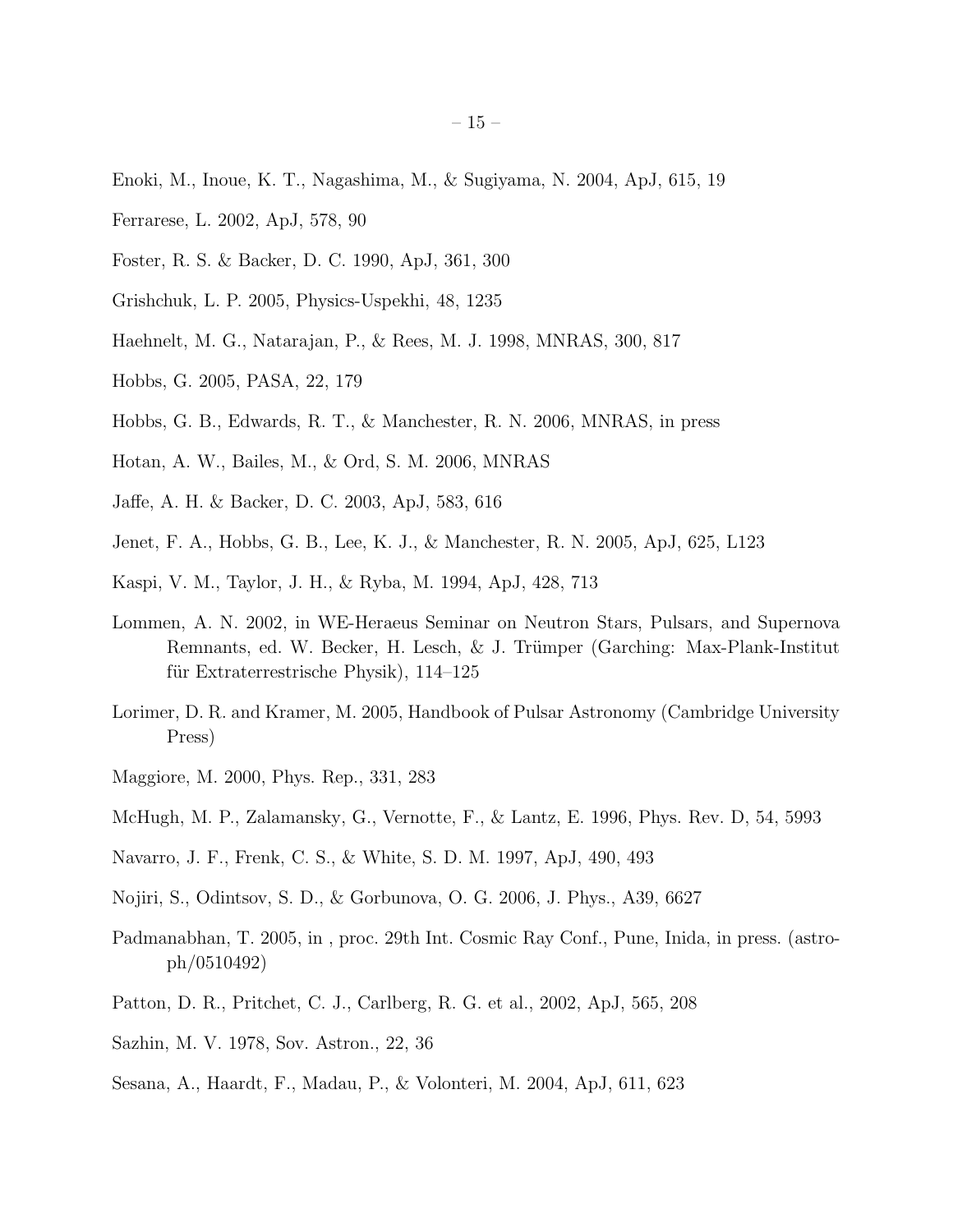- Silk, J. & Rees, M. J. 1998, A&A, 331, L1
- Thorsett, S. E. & Dewey, R. J. 1996, Phys. Rev. D, 53, 3468
- Vilenkin, A. 1981, Phys Lett B, 107, 47
- Wyithe, J. S. B. & Loeb, A. 2003, ApJ, 590, 691

This preprint was prepared with the AAS  $\rm L^2EX$  macros v5.2.